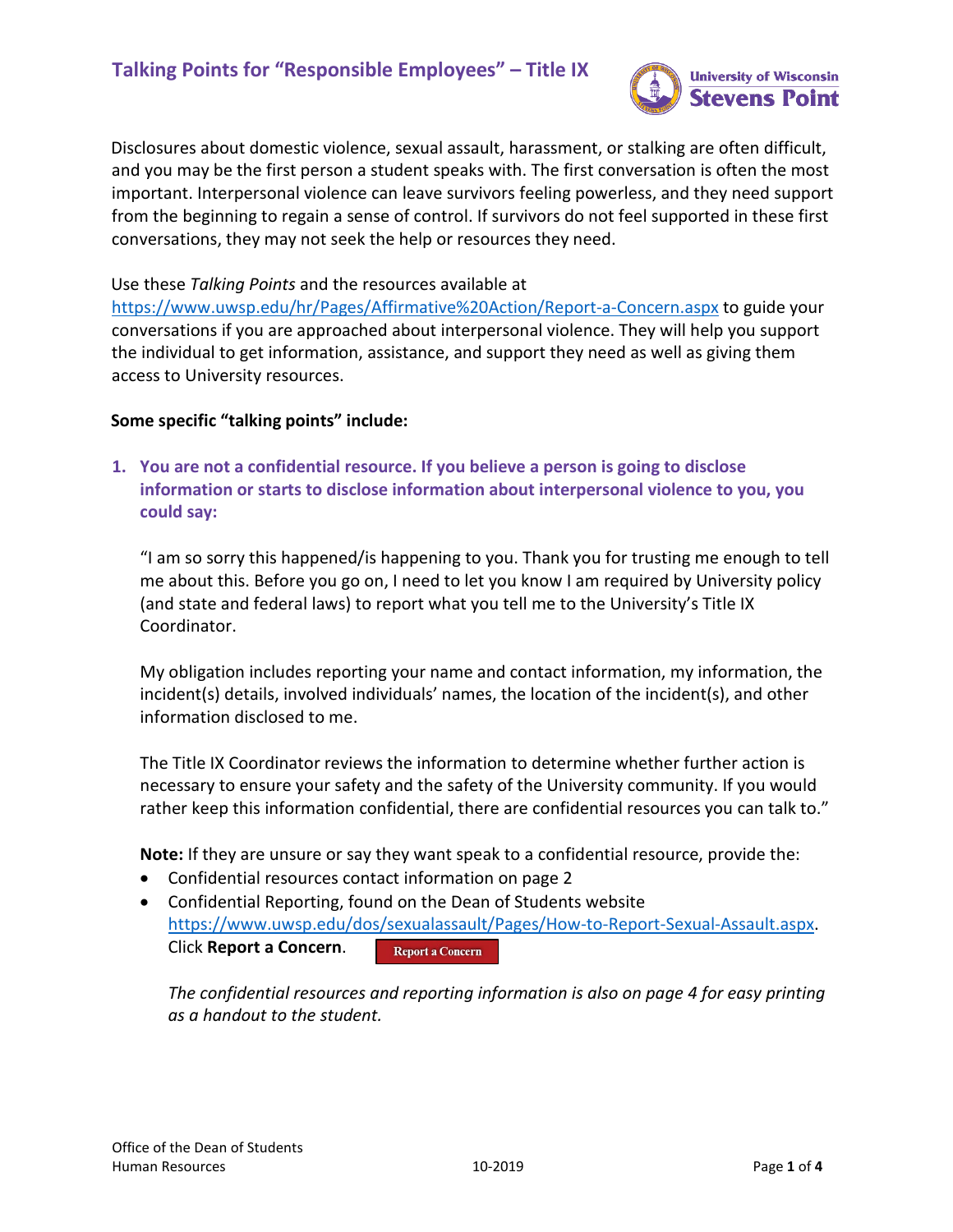

| <b>Confidential Resource</b>                      | <b>Phone Number</b> | <b>Address</b>            |
|---------------------------------------------------|---------------------|---------------------------|
| <b>University Counseling Center</b>               | 715-346-3553        | Delzel Hall, 3rd floor    |
| <b>Student Health Services</b>                    | 715-346-4646        | Delzel Hall, 2nd floor    |
| <b>Center for Prevention (Professional Staff)</b> | 715-346-2789        | Allen Center, Room 004    |
| <b>Sexual Assault Survivor Services (SAVS)*</b>   | 800-472-3377        | Delzell Hall, Room 137    |
| <b>Gender and Sexuality Resource Center</b>       | 715-346-3829        | <b>Dreyfus University</b> |
| Coordinator                                       |                     | Center, Room 206          |
| University Police and Security Services*          | 715-346-3456        | George Stein Hall         |
| <b>Stevens Point Police Department*</b>           | 715-346-1500        | 1515 Strongs Ave.         |

Information shared with the below resources is completely confidential.

# \*24/7, 365 days/year resource

**Note:** If the individual indicates they want to discuss the incident with you, remember, you are not conducting an investigation; do not ask questions to elicit more information than they want to share with you. Your main role is to provide empathy, support, and resources.

# **2. Tell them they should preserve any evidence relating to the incident reported:**

"Upon receipt of a report, the Title IX Coordinator or Dean of Students (Deputy Title IX Coordinator) may contact you to discuss the incident, provide information about resources and support, and discuss your preference as to how to proceed. Although you may not yet have decided whether to pursue or participate in any University resolution (and you may ultimately decide not to pursue or participate in any University action), it would be a good idea for you to preserve now any evidence you may have (including photographs and any relevant electronic evidence, such as text messages, emails, voicemail messages, phone records, and posts on Facebook, Snapchat, Instagram or other social media sites) for use in any investigation which may occur (including any criminal investigation, if you later decide to report the incident to law enforcement.)"

# **3. If they disclose information about an incident to you and—despite your reporting obligation—makes a "Request for Confidentiality" (i.e., requests their identity not be disclosed to the alleged offender, no investigation be pursued, and/or no University action be taken), you could say something such as:**

"Although I am required to report this information, I will also inform the Title IX Coordinator of your Request for Confidentiality. Your Request for Confidentiality will be carefully considered by the Title IX Coordinator to determine whether there is a risk of serious harm to you or to any member of the University community. The University will honor your Request for Confidentiality if it can do so consistent with its obligation to ensure your safety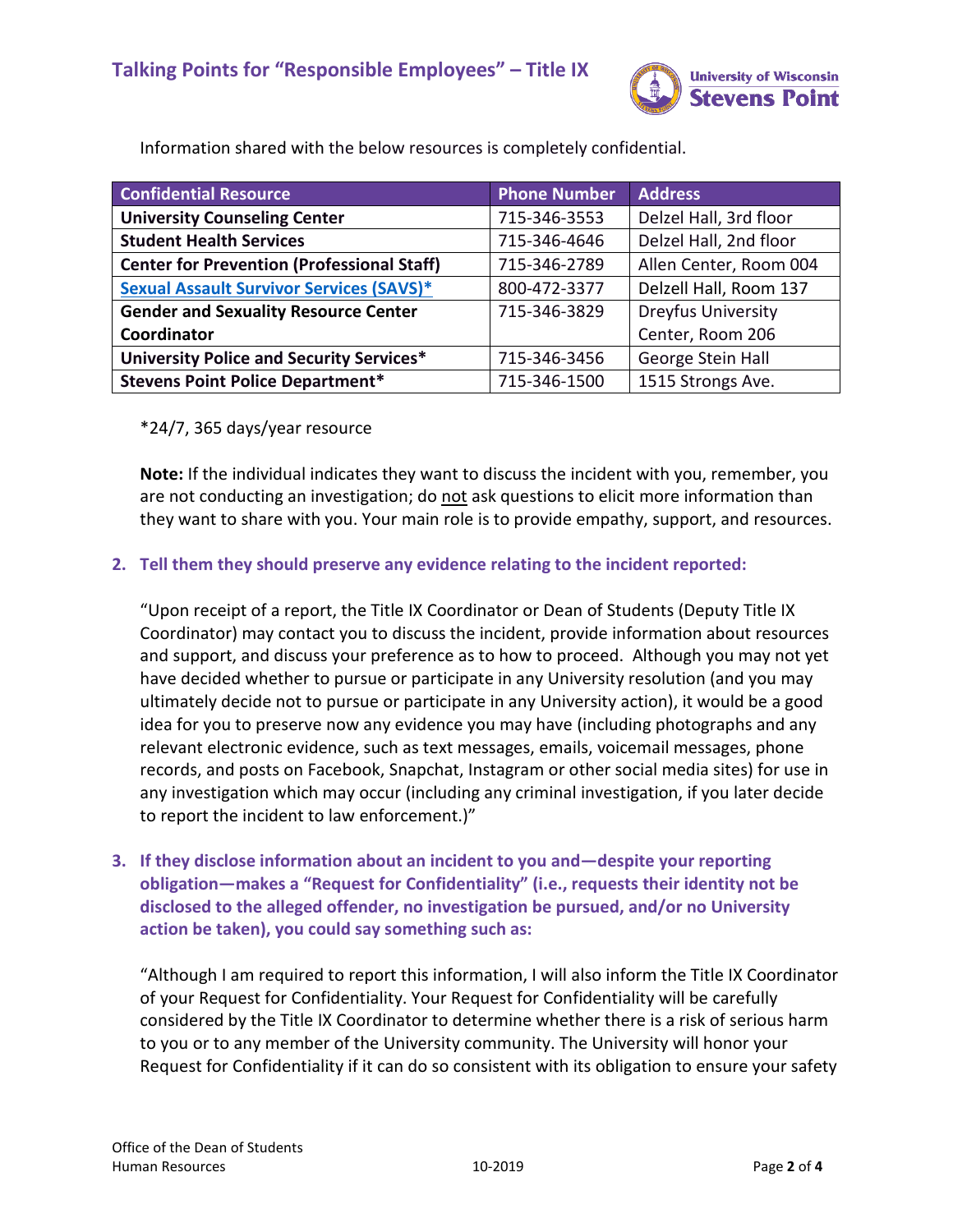# **Talking Points for "Responsible Employees" – Title IX**



and the University community. I can't promise you what will be decided, but I will ensure the Title IX Coordinator is aware of your Request for Confidentiality."

**4. Our primary goal is to ensure their safety and well-being. Let them know there are many services available to them, including confidential resources, at the University and in the local community.**

#### **Safety**

"Do you feel safe leaving here today? If you feel you are in immediate danger, you should call 911. You may also contact the Title IX Coordinator or Dean of Students (Deputy Title IX Coordinator) to discuss support which may be available to you right now, including safety planning, the issuance of a no-contact directive, and other available interim and protective measures. The UW-Stevens Point Counseling Center is confidential for safety, support, and services to survivors of interpersonal violence, 715-346-3553."

**Note:** If they elect to make an immediate phone call, provide private access to a phone.

"Do you need to seek medical treatment?" Saint Michael's Hospital has trained nurses to assess and treat injuries, they provide compassionate exams, and can connect you to additional support resources."

#### **Well-being**

"The University and community offers a wide range of resources and support. Confidential resources for crisis and ongoing counseling and support, both at the University and in the local community. I strongly urge you to seek help. You may also seek assistance from the Title IX Coordinator or Dean of Students (Deputy Title IX Coordinator) with certain interim measures (designed to address your safety, well-being and continued access to University programs and activities), and/or protective measures; these may include no-contact directives, academic or work modifications, and relocation of living or working space."

**Note:** Have an idea for an interim measure? Discuss your idea with the Title IX Coordinator or Deputy Coordinator prior to discussing and offering to the student.

#### **5. Tell them they may also report the incident to law enforcement.**

"You may also decide at any time to make a report to law enforcement. The law enforcement process is completely independent from the University's process. If you decide